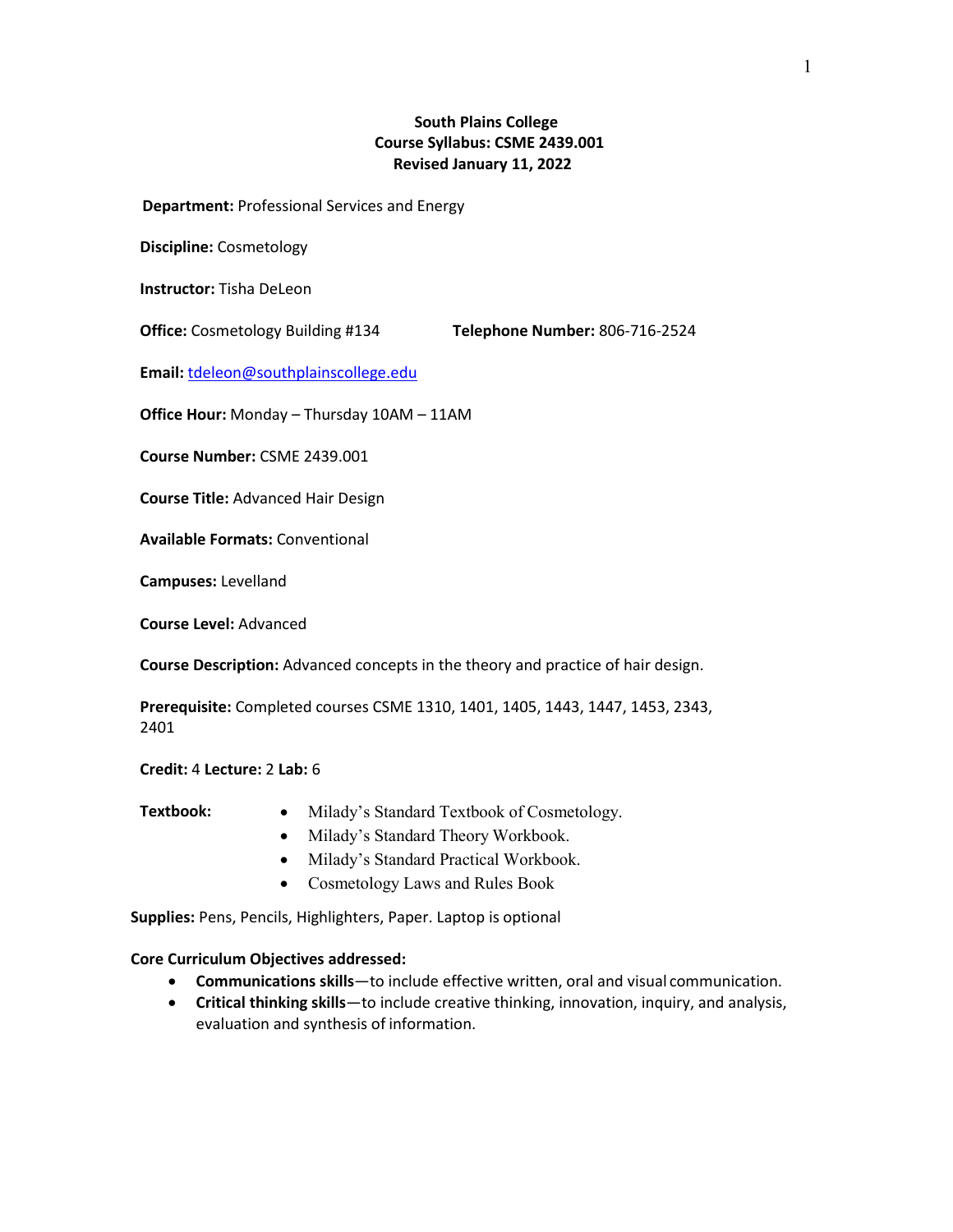- **Teamwork**—to include the ability to consider different points of view and towork effectively with others to support a shared purpose or goal.
- **Personal Responsibility**—to include the ability to connect choices, actions, and consequences to ethical decision-making.
- **Social Responsibility**—to include the demonstrated knowledge and competence, knowledge of civic responsibility, and the ability to engage effectively in regional, national, and global communities.

**Student Learning Outcomes:** Identify terminology, demonstrate proper techniques related to hair design, and exhibit workplace competencies. Create a salon portfolio.

## **Student Learning Outcomes Assessment:**

- Identify and implement terminology related to hair design.
- Perform activities demonstrating proper techniques in hair design.
- Complete written assignments related to theory and knowledge of hair design.
- Categorize elements of art used in hair design.
- Recognize and perform competencies, related to the workplace, appropriate in hair design.
- Develop original hairstyles utilizing design elements.
- Create a salon on a budget, including name, floor plan, color scheme, equipment, materials and supplies needed for operation.
- Keep a journal of patrons, patron services, materials and supplies consumed as well as their cost. The amount of revenue that would be generated in a salon for a period of four weeks, including a profit and loss statement.

**Assigning Grade Policy**: policy located in Faculty Handbook at this link… [Manuals and](https://nam02.safelinks.protection.outlook.com/?url=https%3A%2F%2Fwww.southplainscollege.edu%2Femployees%2Fmanualshandbooks%2Ffacultyhandbook%2Fsec4.php&data=04%7C01%7Csthompson%40southplainscollege.edu%7C85990519e38442a426f608d9d47dc56b%7C6d91b166cf6a45e99e22a02625d082a9%7C0%7C0%7C637774459804998773%7CUnknown%7CTWFpbGZsb3d8eyJWIjoiMC4wLjAwMDAiLCJQIjoiV2luMzIiLCJBTiI6Ik1haWwiLCJXVCI6Mn0%3D%7C3000&sdata=aSzIFI3%2Bua40N6wO2i%2FijDsfzjyb9u%2BVl4v5APtlsLA%3D&reserved=0)  [Handbooks \(southplainscollege.edu\)](https://nam02.safelinks.protection.outlook.com/?url=https%3A%2F%2Fwww.southplainscollege.edu%2Femployees%2Fmanualshandbooks%2Ffacultyhandbook%2Fsec4.php&data=04%7C01%7Csthompson%40southplainscollege.edu%7C85990519e38442a426f608d9d47dc56b%7C6d91b166cf6a45e99e22a02625d082a9%7C0%7C0%7C637774459804998773%7CUnknown%7CTWFpbGZsb3d8eyJWIjoiMC4wLjAwMDAiLCJQIjoiV2luMzIiLCJBTiI6Ik1haWwiLCJXVCI6Mn0%3D%7C3000&sdata=aSzIFI3%2Bua40N6wO2i%2FijDsfzjyb9u%2BVl4v5APtlsLA%3D&reserved=0)

## **4.3.4 Assigning Grades**

The grade of "F" will be assigned to a student as an earned grade in regard to the learning objectives of a course. A student who does not meet the attendance requirements of a class as stated in the course syllabus, and does not officially withdraw from that course by the official census date of the semester, may be administratively withdrawn from that course and receive a grade of "X" as determined by the instructor. An "F" will not be assigned to any student administratively withdrawn from a course for non-attendance by an instructor. Instructors are responsible for clearly stating their administrative drop policy in the course syllabus, and it is the student's responsibility to be aware of that policy.

An "F" may be assigned to a student in the case of academic dishonesty and/or plagiarism at the discretion of the instructor, as clearly defined in the course syllabus, due to the severity of the student's actions and disregard for the learning objectives of the course.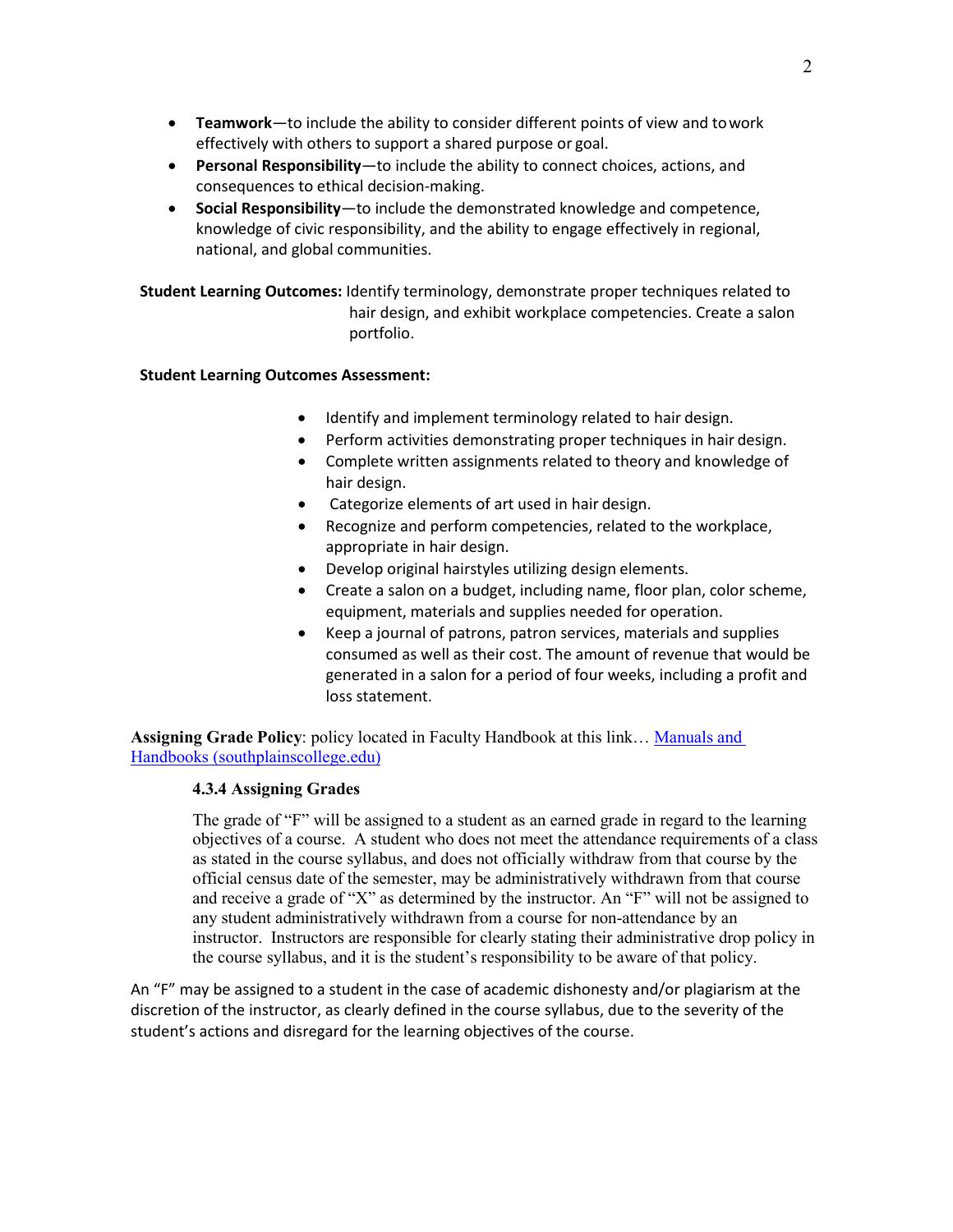**Course Evaluation:** In this program anything below 70 is failing as with Texas Department of Licensing and Regulations.

| $\bullet$ | Semester Practical Exam                         | 10% |
|-----------|-------------------------------------------------|-----|
|           | • Practical Performance                         | 20% |
|           | • Theory Tests                                  | 30% |
|           | • Workbook, Notebook and all weekly Assignments | 30% |
|           | • Attitude and Appearance                       | 10% |

**Program Competencies:** This course covers Scans Occupational Competencies

- 1. Reading
- 2. Writing
- 3. Arithmetic or Mathematics
- 4. Speaking and Listening
- 5. Thinking Skills
- 6. Personal Qualities
- 7. Workplace Competencies
- 8. Basic use of Computer

**Attendance Policy:** Punctual and regular attendance is required of all cosmetology students. Unexcused tardiness and absences will not be tolerated. A doctor's note is required stating that it is acceptable to return to school in cases of contagious diseases such as pink eye, strep throat or the flu, etc.

If 5% of this course is missed the student will have to attend mandatory makeup days. If a student refuses to attend makeup days he/she may be at risk of being withdrawn due to excessive absences. Refer to the SPC handbook for more information.

The Class Attendance policies stated below is in the *SPC General Catalog*:

*[Students are expected to attend all classes in order to be successful in a course. The student may be administratively withdrawn from the course when absences become excessive as defined in the course syllabus.*

*When an unavoidable reason for class absence arises, such as illness, an official trip authorized by the college or an official activity, the instructor may permit the student to make up work missed. It is the student's responsibility to complete work missed within a reasonable period of time as determined by the instructor. Students are officially enrolled in all courses for which they pay tuition and fees at the time of registration. Should a student, for any reason, delay in reporting to a class after official enrollment, absences will be attributed to the student from the first class meeting.*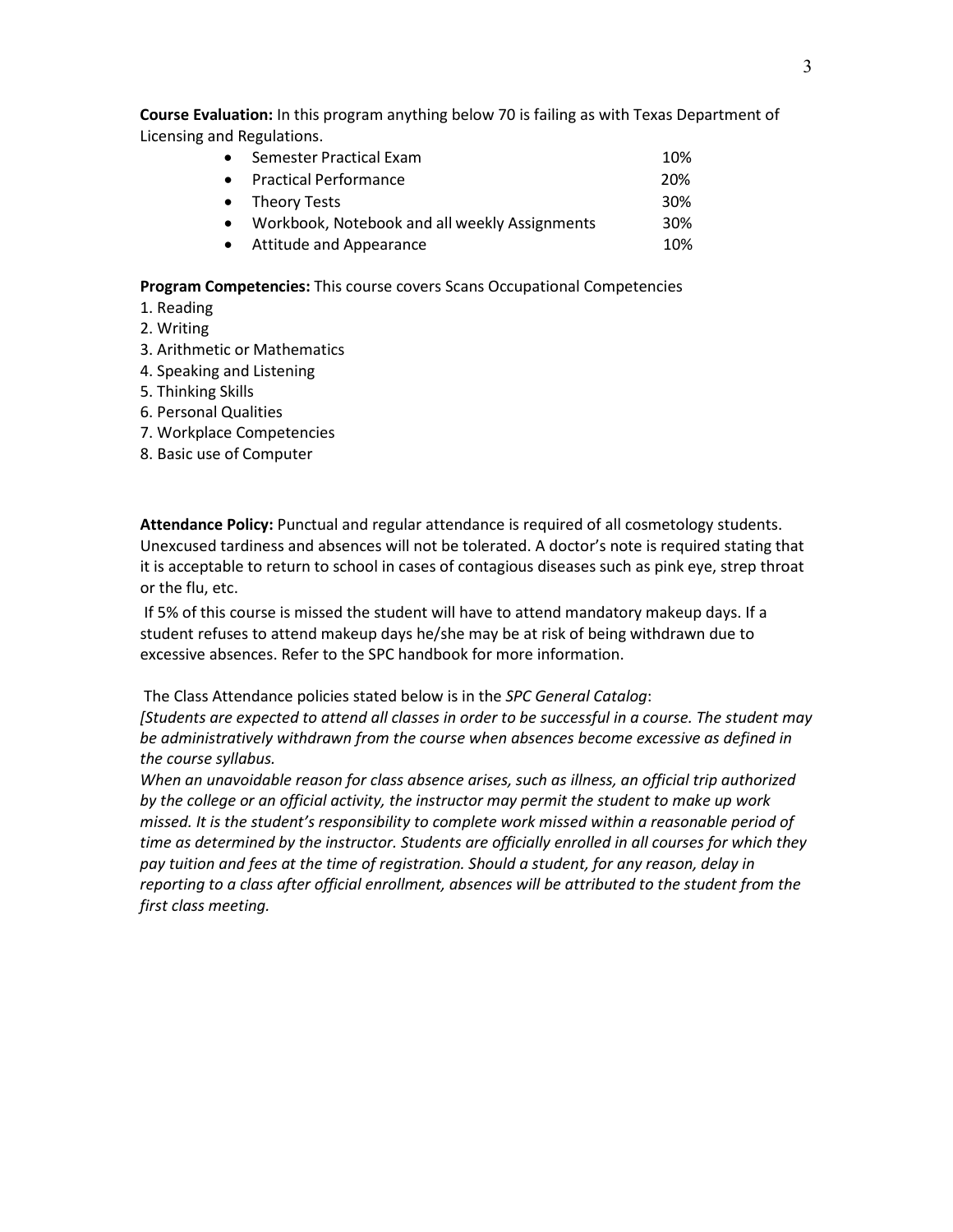*Students who enroll in a course but have "Never Attended" by the official census date, as reported by the faculty member, will be administratively dropped by the Office of Admissions and Records. A student who does not meet the attendance requirements of a class as stated in the course syllabus and does not officially withdraw from that course by the official census date of the semester, may be administratively withdrawn from that course and receive a grade of "X" or "F" as determined by the instructor. Instructors are responsible for clearly stating their administrative drop policy in the course syllabus, and it is the student's responsibility to be aware of that policy.*

*It is the student's responsibility to verify administrative drops for excessive absences through MySPC using his or her student online account. If it is determined that a student is awarded financial aid for a class or classes in which the student never attended or participated, the financial aid award will be adjusted in accordance with the classes in which the student did attend/participate and the student will owe any balance resulting from the adjustment.]*

**Plagiarism and Cheating:** Students are expected to do their own work on all projects, quizzes, assignments, examinations, and papers. Failure to comply with this policy will result in an F for the assignment and can result in an F for the course if circumstances warrant.

Plagiarism violations include, but are not limited to, the following:

- 1. Turning in a paper that has been purchased, borrowed, or downloaded from another student, an online term paper site, or a mail order term papermill;
- 2. Cutting and pasting together information from books, articles, other papers, or online sites without providing proper documentation;
- 3. Using direct quotations (three or more words) from a source without showing them to be direct quotations and citing them; or
- 4. Missing in-text citations.

Cheating violations include, but are not limited to, the following:

- 1. Obtaining an examination by stealing or collusion;
- 2. Discovering the content of an examination before it is given;
- 3. Using an unauthorized source of information (notes, textbook, text messaging, internet, apps) during an examination, quiz, or homework assignment;
- 4. Entering an office or building to obtain unfair advantage;
- 5. Taking an examination for another;
- 6. Altering grade records;
- 7. Copying another's work during an examination or on a homework assignment;
- 8. Rewriting another student's work in Peer Editing so that the writing is no longer the original student's;

Taking pictures of a test, test answers, or someone else's paper.

**Student Code of Conduct Policy**: Any successful learning experience requires mutual respect on the part of the student and the instructor. Neither instructor nor student should be subject to others' behavior that is rude, disruptive, intimidating, aggressive, or demeaning**.** Student conduct that disrupts the learning process or is deemed disrespectful or threatening shall not be tolerated and may lead to disciplinary action and/or removal from class.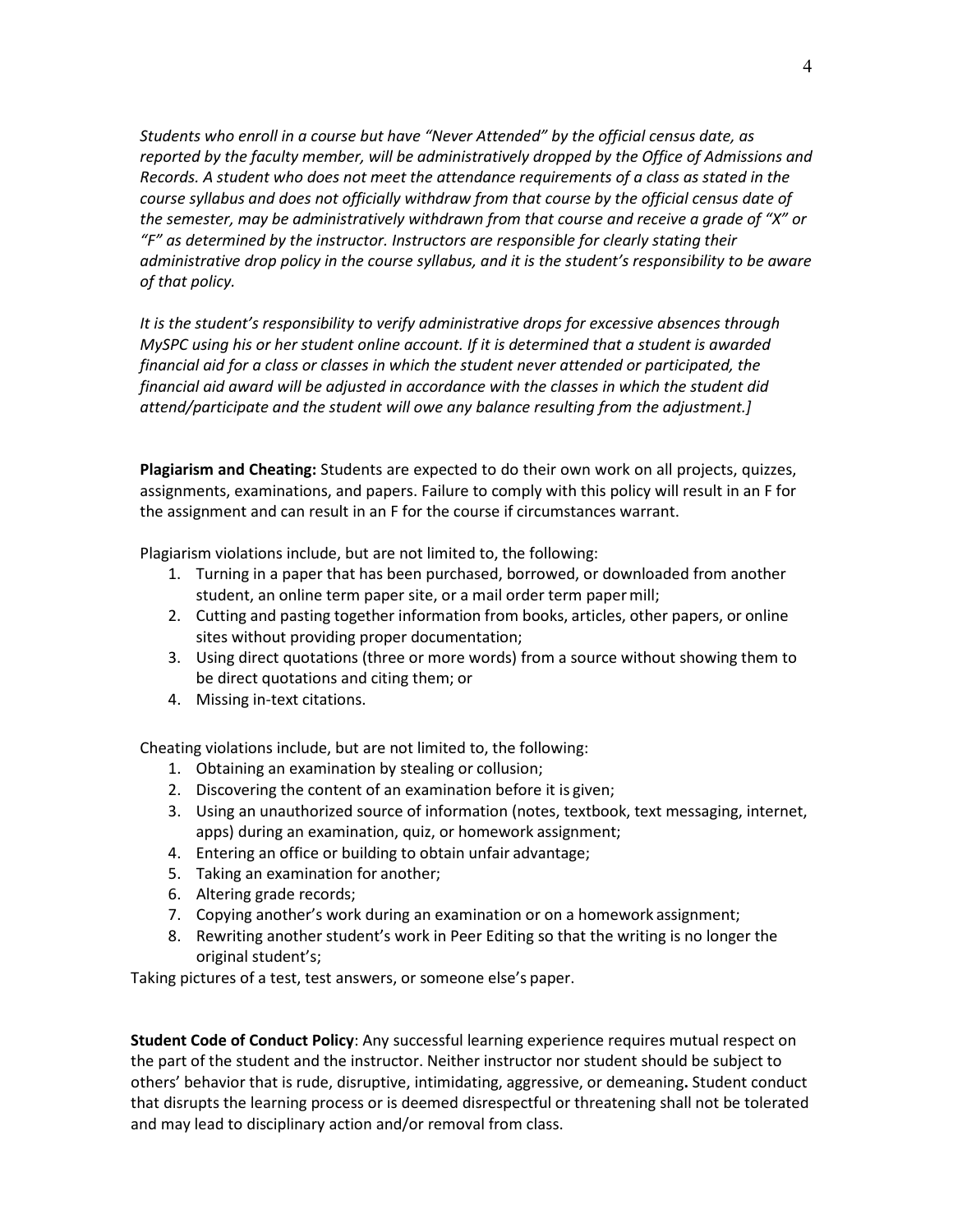**Diversity Statement:** In this class, the teacher will establish and support an environment that values and nurtures individual and group difference and encourages engagement and interaction. Understanding and respecting multiple experiences and perspectives will serve to challenge and stimulate all of us to learn about others, about the larger world and about ourselves. By promoting diversity and intellectual exchange, we will not only mirror society as it is, but also model society as it should and can be.

**Student Code of Conduct Policy**: Any successful learning experience requires mutual respect on the part of the student and the instructor. Neither instructor nor student should be subject to others' behavior that is rude, disruptive, intimidating, aggressive, or demeaning**.** Student conduct that disrupts the learning process or is deemed disrespectful or threatening shall not be tolerated and may lead to disciplinary action and/or removal from class.

**Diversity Statement:** In this class, the teacher will establish and support an environment that values and nurtures individual and group difference and encourages engagement and interaction. Understanding and respecting multiple experiences and perspectives will serve to challenge and stimulate all of us to learn about others, about the larger world and about ourselves. By promoting diversity and intellectual exchange, we will not only mirror society as it is, but also model society as it should and can be.

**Disability Statement:** Students with disabilities, including but not limited to physical, psychiatric, or learning disabilities, who wish to request accommodations in this class should notify the Disability Services Office early in the semester so that the appropriate arrangements may be made. In accordance with federal law, a student requesting accommodations must provide acceptable documentation of his/her disability to the Disability Services Office. For more information, call or visit the Disability Services Office at Levelland (Student Health & Wellness Office) 806-716-2577, Reese Center (Building 8) 806-716-4675, or Plainview Center (Main Office) 806-716-4302 or 806-296-9611.

**Nondiscrimination Policy:** South Plains College does not discriminate on the basis of race, color, national origin, sex, disability or age in its programs and activities. The following person has been designated to handle inquiries regarding the non-discrimination policies: Vice President for Student Affairs, South Plains College, 1401 College Avenue, Box 5, Levelland, TX 79336. Phone number 806-716-2360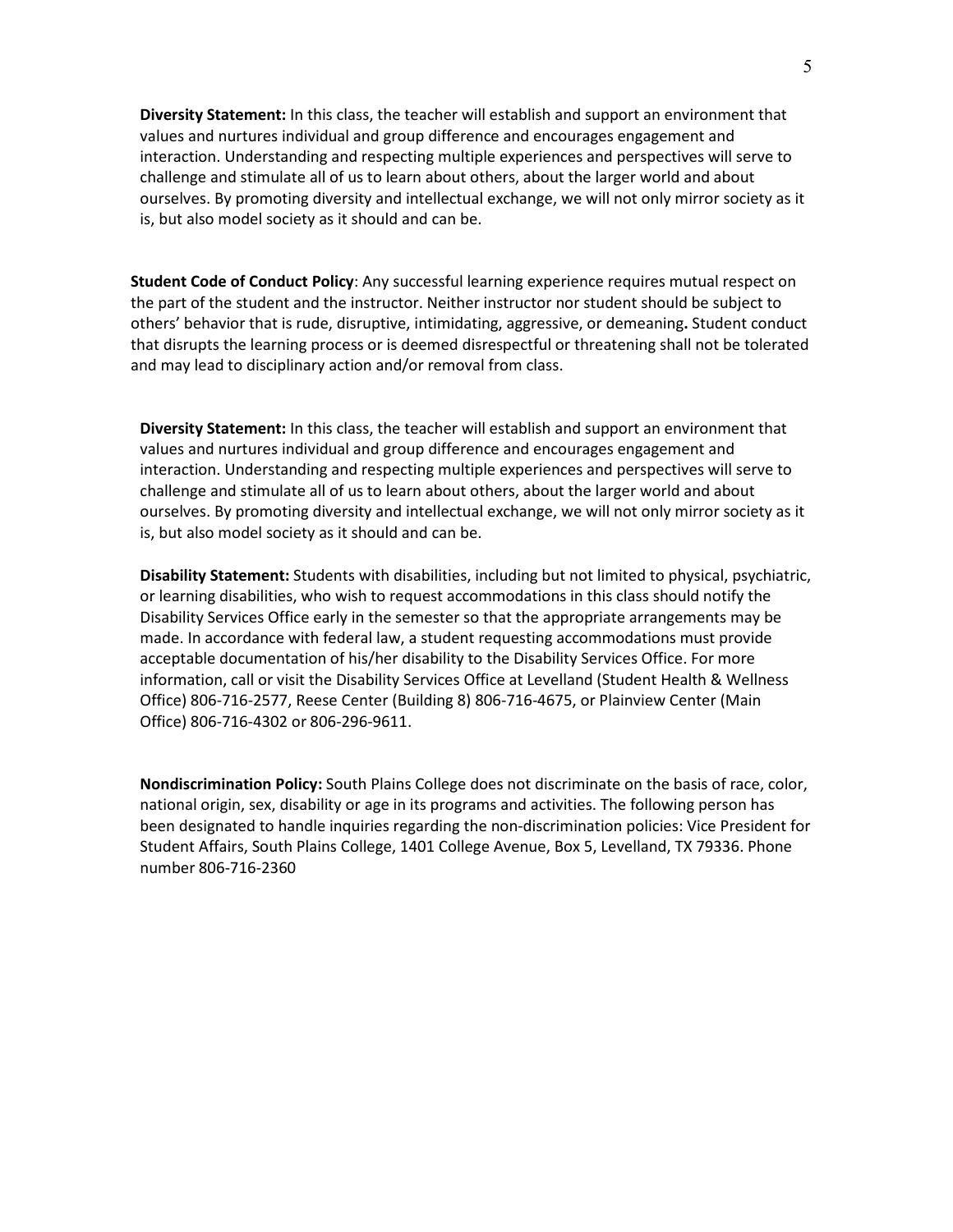Title IX Pregnancy Accommodations Statement: If you are pregnant, or have given birth within six months, Under Title IX you have a right to reasonable accommodations to help continue your education. To activate accommodations, you must submit a Title IX pregnancy accommodations request, along with specific medical documentation, to the Director of Health and Wellness. Once approved, notification will be sent to the student and instructors. It is the student's responsibility to work with the instructor to arrange accommodations. Contact the Director of Health and Wellness at 806-716-2362 or email [cgilster@southplainscollege.edu f](mailto:cgilster@southplainscollege.edu)or assistance.

**Campus Concealed Carry**: Texas Senate Bill - 11 (Government Code 411.2031, et al.) authorizes the [carrying of a concealed handgun in South Plains Colle](http://www.southplainscollege.edu/campuscarry.php)ge buildings only by persons who have been issued and are in possession of a Texas License to Carry a Handgun. Qualified law enforcement officers or those who are otherwise authorized to carry a concealed handgun in the State of Texas are also permitted to do so. Pursuant to Penal Code (PC) 46.035 and South Plains College policy, license holders may not carry a concealed handgun in restricted locations. For a list of locations and Frequently Asked Questions, please refer to the Campus Carry page at:<http://www.southplainscollege.edu/campuscarry.php>

Pursuant to PC 46.035, the open carrying of handguns is prohibited on all South Plains College campuses. Report violations to the College Police Department at 806-716-2396 or 9-1-1

### **Health and Safety:**

• It is the policy of South Plains College for the Fall 2021 semester that as a condition of oncampus enrollment, all students are required to engage in safe behaviors to avoid the spread of COVID-19 in the SPC community. Failure to comply with this policy may result in dismissal from the current class session. If the student refuses to leave the classroom or lab after being dismissed, the student may be referred to the Dean of Students on the Levelland campus or the Dean/Director of external centers for Student Code of Conduct Violation. Students who believe they have been exposed or may be COVID-19 positive, must contact Health Services, DeEtte Edens, BSN, RN at (806) 716-2376 or [dedens@southplainscollege.edu.](mailto:dedens@southplainscollege.edu)

If you are experiencing any of the following symptoms, please do not attend class and either seek medical attention or get tested for COVID-19.

- Cough, shortness of breath, difficulty breathing
- • Fever or chills
- • Muscles or body aches
- • Vomiting or diarrhea
- • New loss of taste and smell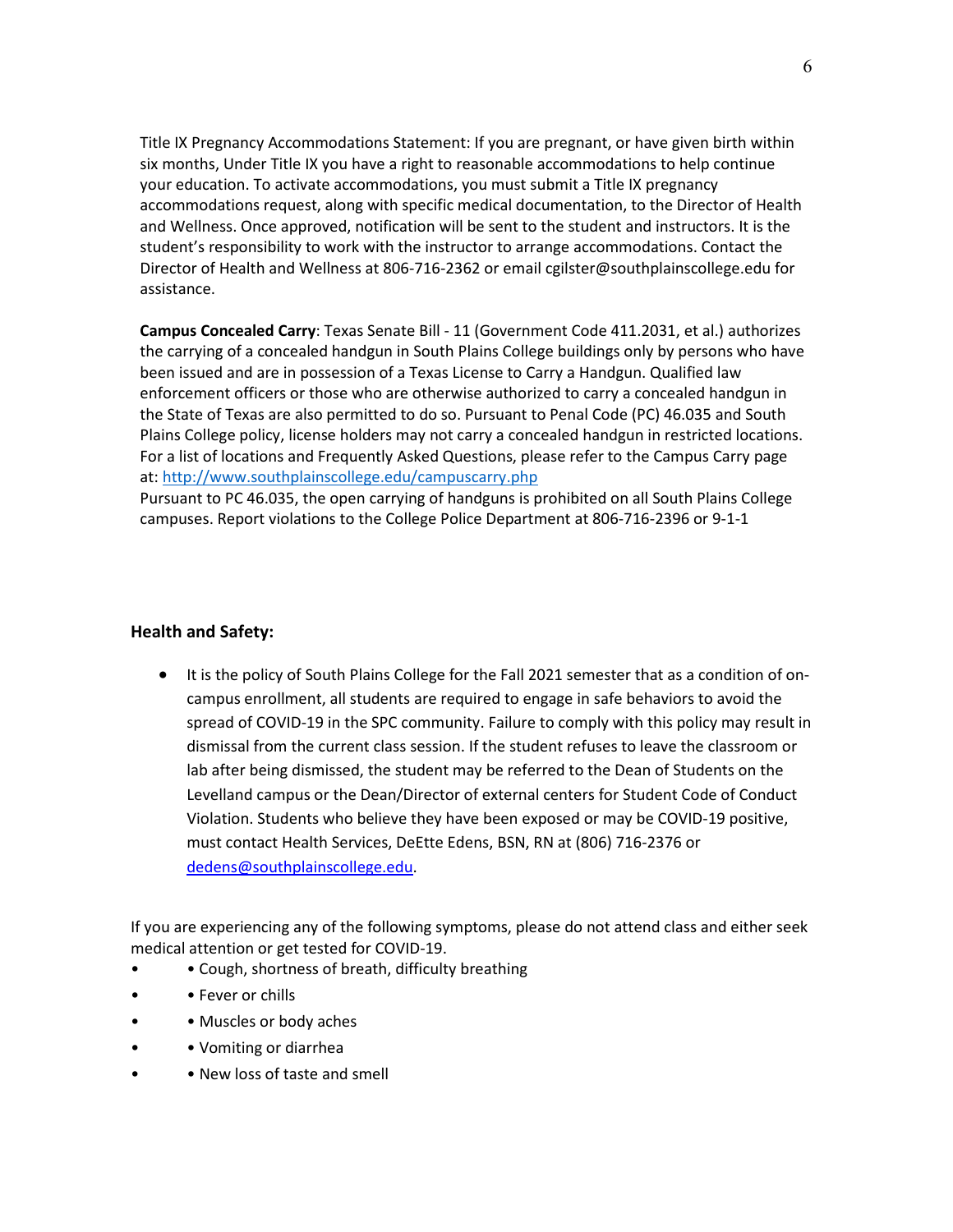• Consistent with the latest CDC recommendations, we have revised our guidance for students, faculty, and staff who have a known exposure or have tested positive. Anyone with a known exposure should wear a mask for 10 days and should seek a COVID-19 test on day five after exposure. If you test positive or develop symptoms, you should immediately self-isolate and seek a COVID-19 test. Please immediately notify your instructor, supervisor, and DeEtte Edens, Associate Director of Health and Wellness, any time you test positive for COVID-19. Anyone who tests positive is required to self-isolate for five days. Following the five-day isolation period, if you are asymptomatic or your symptoms are resolving, you may return to work or class but should wear a mask for five additional days. If you are still symptomatic, please contact DeEtte Edens at dedens@southplainscollege.edu or 806-716-2376 prior to your return date.

### **SPC Bookstore Price Match Guarantee Policy:**

If you find a lower price on a textbook, the South Plains College bookstore will match that price. The difference will be given to the student on a bookstore gift certificate! The gift certificate can be spent on anything in the store.

If students have already purchased textbooks and then find a better price later, the South Plains College bookstore will price match through the first week of the semester. The student must have a copy of the receipt and the book has to be in stock at the competition at the time of the price match.

The South Plains College bookstore will happily price match BN.com & books on Amazon noted as *ships from and sold by Amazon.com*. Online marketplaces such as *Other Sellers* on Amazon, Amazon's Warehouse Deals, *fulfilled by* Amazon, BN.com Marketplace, and peer-to-peer pricing are not eligible. They will price match the exact textbook, in the same edition and format, including all accompanying materials, like workbooks and CDs.

A textbook is only eligible for price match if it is in stock on a competitor's website at time of the price match request. Additional membership discounts and offers cannot be applied to the student's refund.

Price matching is only available on in-store purchases. Digital books, access codes sold via publisher sites, rentals and special orders are not eligible. Only one price match per title per customer is allowed.